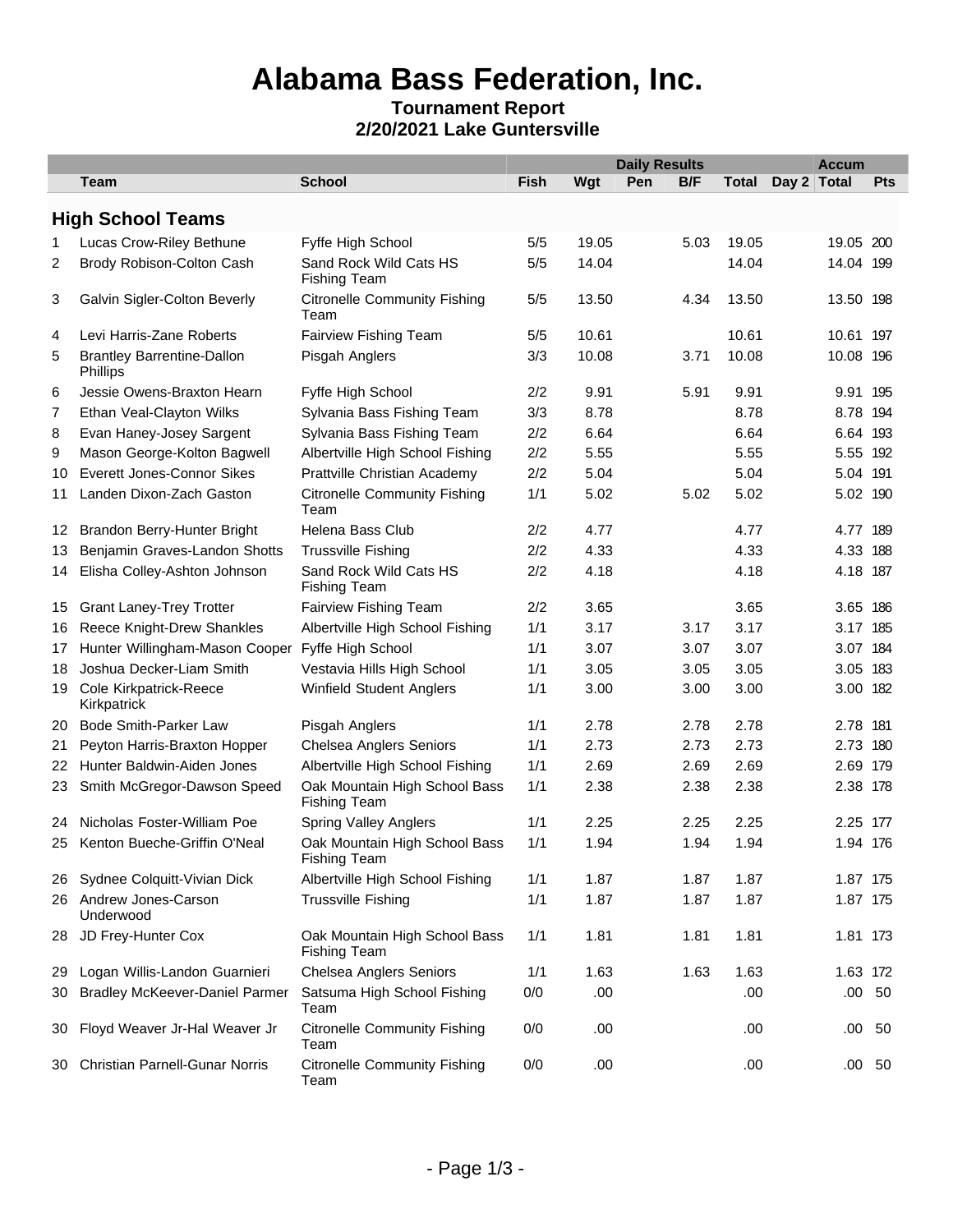# **Alabama Bass Federation, Inc.**

#### **Tournament Report 2/20/2021 Lake Guntersville**

|    |                                     |                                                      |      |     | <b>Daily Results</b> |     |              | <b>Accum</b> |      |     |
|----|-------------------------------------|------------------------------------------------------|------|-----|----------------------|-----|--------------|--------------|------|-----|
|    | <b>Team</b>                         | <b>School</b>                                        | Fish | Wgt | Pen                  | B/F | <b>Total</b> | Day 2 Total  |      | Pts |
| 30 | Jacob Ross-Braxton Lavender         | Satsuma High School Fishing<br>Team                  | 0/0  | .00 |                      |     | .00          |              | .00  | 50  |
| 30 | Ryan Moore-Jacob Hubbard            | Albertville High School Fishing                      | 0/0  | .00 |                      |     | .00          |              | .00  | 50  |
| 30 | <b>Brady McCamy-Hunter Smith</b>    | Albertville High School Fishing                      | 0/0  | .00 |                      |     | .00          |              | .00  | 50  |
| 30 | Carson Wilder-Landon Kuckens        | <b>Chelsea Anglers Seniors</b>                       | 0/0  | .00 |                      |     | .00          |              | .00  | 50  |
| 30 | Jacob Fulgham-Zac Hopson            | <b>Chelsea Anglers Seniors</b>                       | 0/0  | .00 |                      |     | .00          |              | .00  | 50  |
| 30 | Hannon Richardson-Reese Smith       | <b>Chelsea Anglers Seniors</b>                       | 0/0  | .00 |                      |     | .00          |              | .00  | 50  |
| 30 | Jake Woodward-Nicholas<br>Lamoureux | <b>Chelsea Anglers Seniors</b>                       | 0/0  | .00 |                      |     | .00          |              | .00  | 50  |
| 30 | Garrett Sullivan-Colin Mason        | <b>Citronelle Community Fishing</b><br>Team          | 0/0  | .00 |                      |     | .00          |              | .00  | 50  |
| 30 | Dawson Campbell-Shelby<br>Campbell  | Sylvania Bass Fishing Team                           | 0/0  | .00 |                      |     | .00          |              | .00  | 50  |
| 30 | Cashton Studdard-Brak Baird         | Sylvania Bass Fishing Team                           | 0/0  | .00 |                      |     | .00          |              | .00  | 50  |
| 30 | Eli Mays-Landon Pickett             | Sylvania Bass Fishing Team                           | 0/0  | .00 |                      |     | .00          |              | .00  | 50  |
| 30 | Trent Gilmore-Evan Denenberg        | Oak Mountain High School Bass<br><b>Fishing Team</b> | 0/0  | .00 |                      |     | .00          |              | .00  | 50  |
| 30 | John James Coco-Wesley<br>MacDonald | Oak Mountain High School Bass<br><b>Fishing Team</b> | 0/0  | .00 |                      |     | .00          |              | .00  | 50  |
| 30 | Sam Dameron-Brendin Simich          | Oak Mountain High School Bass<br><b>Fishing Team</b> | 0/0  | .00 |                      |     | .00          |              | .00  | 50  |
| 30 | Skylar Haney-Ashton Brown           | Valley Head HS Fishing                               | 0/0  | .00 |                      |     | .00          |              | .00  | 50  |
| 30 | Jake Bozeman-Bradley Faucett        | <b>Winfield Student Anglers</b>                      | 0/0  | .00 |                      |     | .00          |              | .00  | 50  |
| 30 | JT Smith-Tyler Chapman              | <b>MGM Vickings HS Fishing</b><br>Team               | 0/0  | .00 |                      |     | .00          |              | .00  | 50  |
| 30 | Philip Parker-Brody Tuinder         | <b>MGM Vickings HS Fishing</b><br>Team               | 0/0  | .00 |                      |     | .00          |              | .00  | 50  |
| 30 | Jeffrey Chapman-Jake Ellis          | <b>MGM Vickings HS Fishing</b><br>Team               | 0/0  | .00 |                      |     | .00          |              | .00  | 50  |
| 30 | Alex Perry-Tucker Hamilton          | Helena Bass Club                                     | 0/0  | .00 |                      |     | .00          |              | .00  | 50  |
| 30 | Jack Alexander-Hall Hobbs           | <b>Mountain Brook</b>                                | 0/0  | .00 |                      |     | .00          |              | .00  | 50  |
| 30 | Ethan Meadows-Tucker Smith          | Ft Payne Wildcats HS Fishing<br>Team                 | 0/0  | .00 |                      |     | .00          |              | .00  | 50  |
| 30 | <b>Braxton Clines-Brady Biddle</b>  | <b>Cornerstone Fishing Team</b>                      | 0/0  | .00 |                      |     | .00          |              | .00  | 50  |
| 30 | Hayden Marbut-Reese Petitti         | Vestavia Hills High School                           | 0/0  | .00 |                      |     | .00          |              | .00  | 50  |
| 30 | Aiden Smith-Cody Hirshberg          | <b>Spring Valley Anglers</b>                         | 0/0  | .00 |                      |     | .00          |              | .00. | 50  |